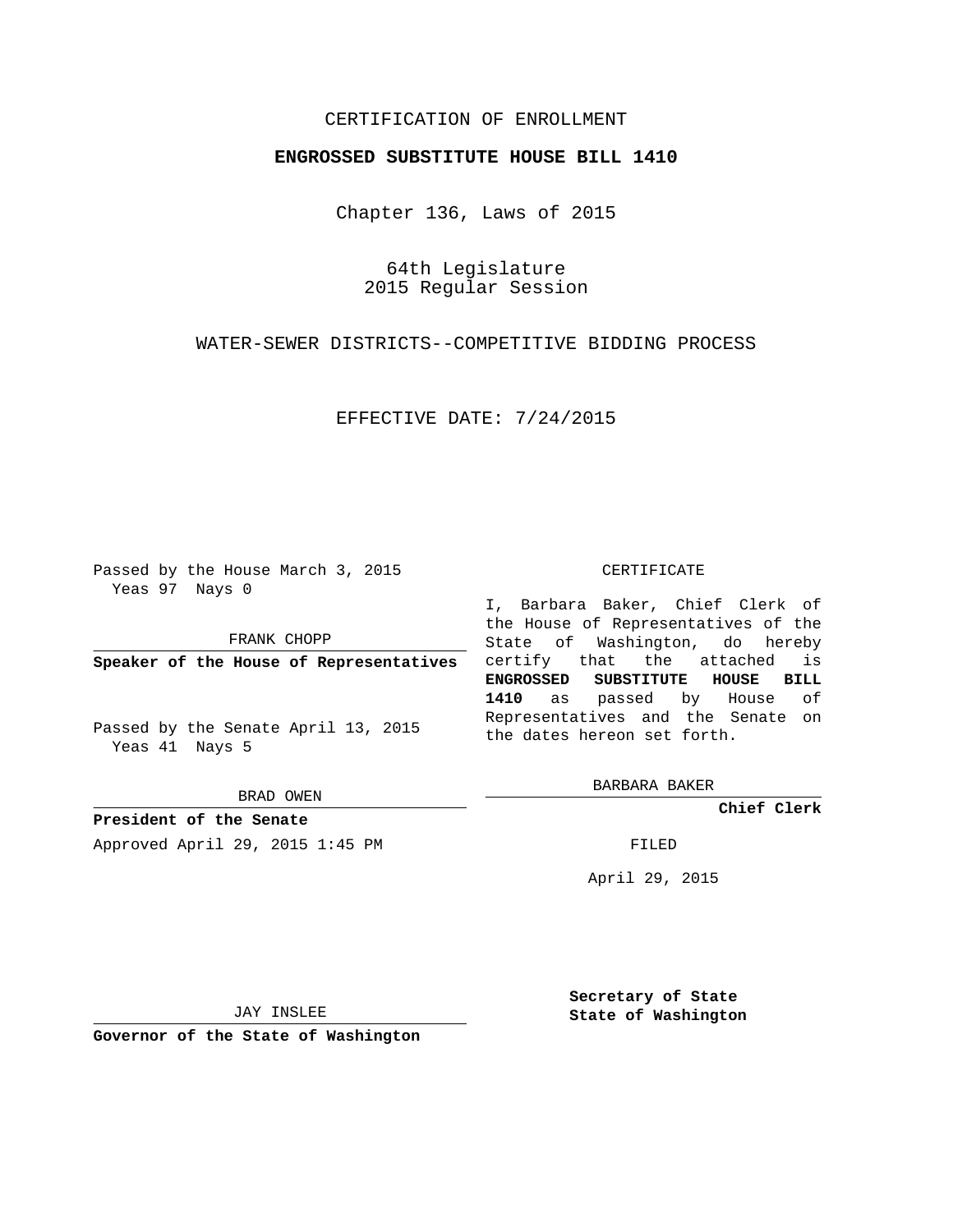## **ENGROSSED SUBSTITUTE HOUSE BILL 1410**

Passed Legislature - 2015 Regular Session

**State of Washington 64th Legislature 2015 Regular Session**

**By** House Local Government (originally sponsored by Representatives Takko, Muri, Kilduff, Zeiger, Manweller, Pike, Stanford, and Condotta)

READ FIRST TIME 02/09/15.

 AN ACT Relating to modifying provisions governing the competitive bidding process of water-sewer districts; and amending RCW 57.08.050.

BE IT ENACTED BY THE LEGISLATURE OF THE STATE OF WASHINGTON:

 **Sec. 1.** RCW 57.08.050 and 2009 c 229 s 11 are each amended to 5 read as follows:

 (1) All work ordered, the estimated cost of which is in excess of 7 ((twenty)) fifty thousand dollars, shall be let by contract and competitive bidding. Before awarding any such contract the board of commissioners shall publish a notice in a newspaper of general circulation where the district is located at least once thirteen days before the last date upon which bids will be received, inviting sealed proposals for such work, plans and specifications which must at the time of publication of such notice be on file in the office of the board of commissioners subject to the public inspection. The notice shall state generally the work to be done and shall call for proposals for doing the same to be sealed and filed with the board of commissioners on or before the day and hour named therein.

 Each bid shall be accompanied by a certified or cashier's check or postal money order payable to the order of the county treasurer for a sum not less than five percent of the amount of the bid, or accompanied by a bid bond in an amount not less than five percent of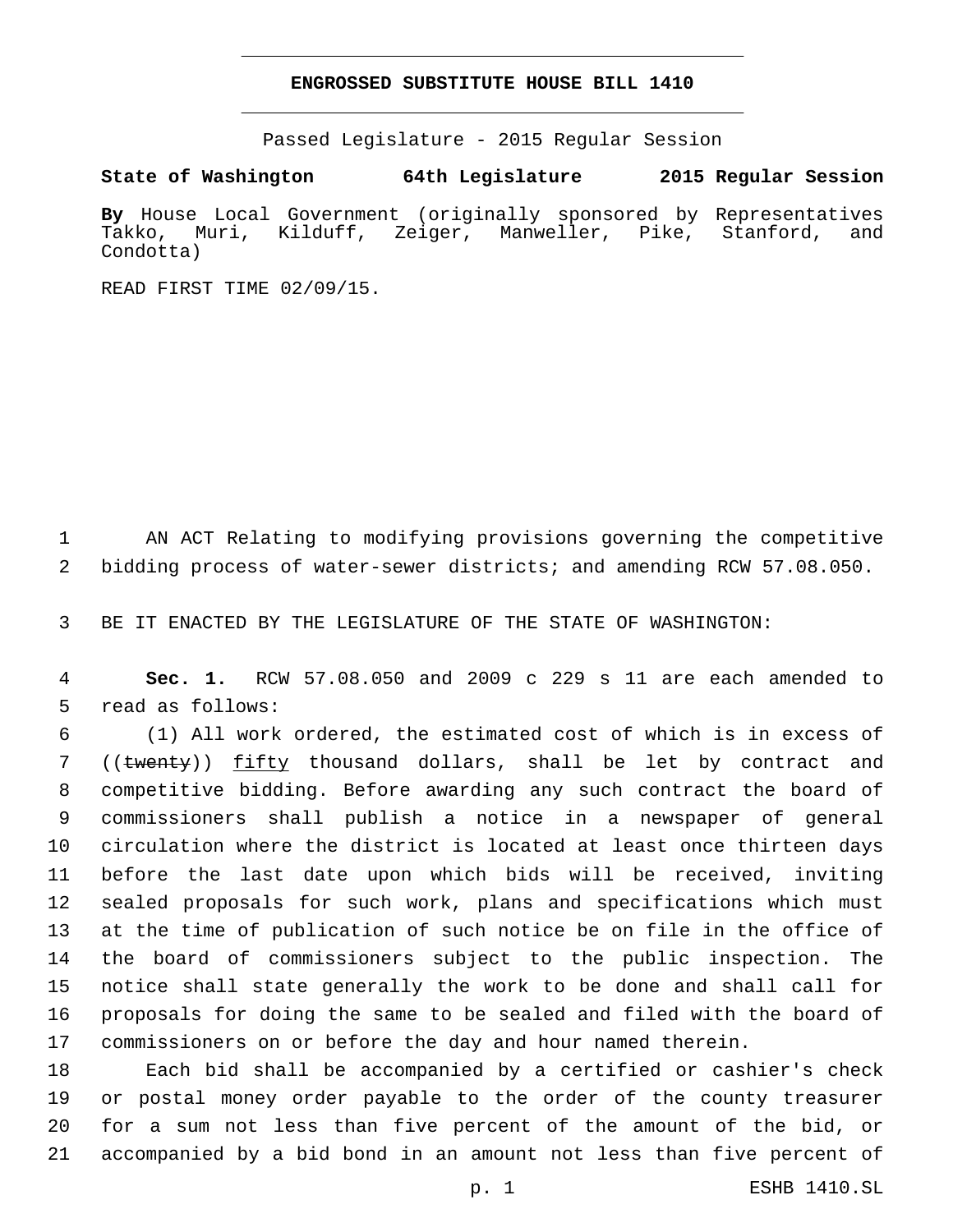the bid with a corporate surety licensed to do business in the state, conditioned that the bidder will pay the district as liquidated damages the amount specified in the bond, unless the bidder enters into a contract in accordance with the bidder's bid, and no bid shall be considered unless accompanied by such check, cash or bid bond. At the time and place named such bids shall be publicly opened and read and the board of commissioners shall proceed to canvass the bids and may let such contract to the lowest responsible bidder upon plans and specifications on file or to the best bidder submitting the bidder's own plans and specifications. The board of commissioners may reject all bids for good cause and readvertise and in such case all checks, cash or bid bonds shall be returned to the bidders. If the contract is let, then all checks, cash, or bid bonds shall be returned to the bidders, except that of the successful bidder, which shall be retained until a contract shall be entered into for doing the work, and a bond to perform such work furnished with sureties satisfactory to the board of commissioners in the full amount of the contract price between the bidder and the commission in accordance with the bid. If the bidder fails to enter into the contract in accordance with the bid and furnish the bond within ten days from the date at which the bidder is notified that the bidder is the successful bidder, the check, cash, or bid bonds and the amount thereof shall be forfeited to the district. If the bidder fails to enter into a contract in accordance with the bidder's bid, and the board of commissioners deems it necessary to take legal action to collect on any bid bond required by this section, then the district shall be entitled to collect from the bidder any legal expenses, including reasonable attorneys' fees occasioned thereby. A low bidder who claims error and fails to enter into a contract is prohibited from bidding on the same project if a second or subsequent call for bids 31 is made for the project.

 (2) As an alternative to requirements under subsection (1) of this section, a water-sewer district may let contracts using the 34 small works roster process under RCW 39.04.155.

 (3) Any purchase of materials, supplies, or equipment, with an estimated cost in excess of forty thousand dollars, shall be by contract. Any purchase of materials, supplies, or equipment, with an estimated cost of less than fifty thousand dollars shall be made using the process provided in RCW 39.04.190. Any purchase of materials, supplies, or equipment with an estimated cost of fifty